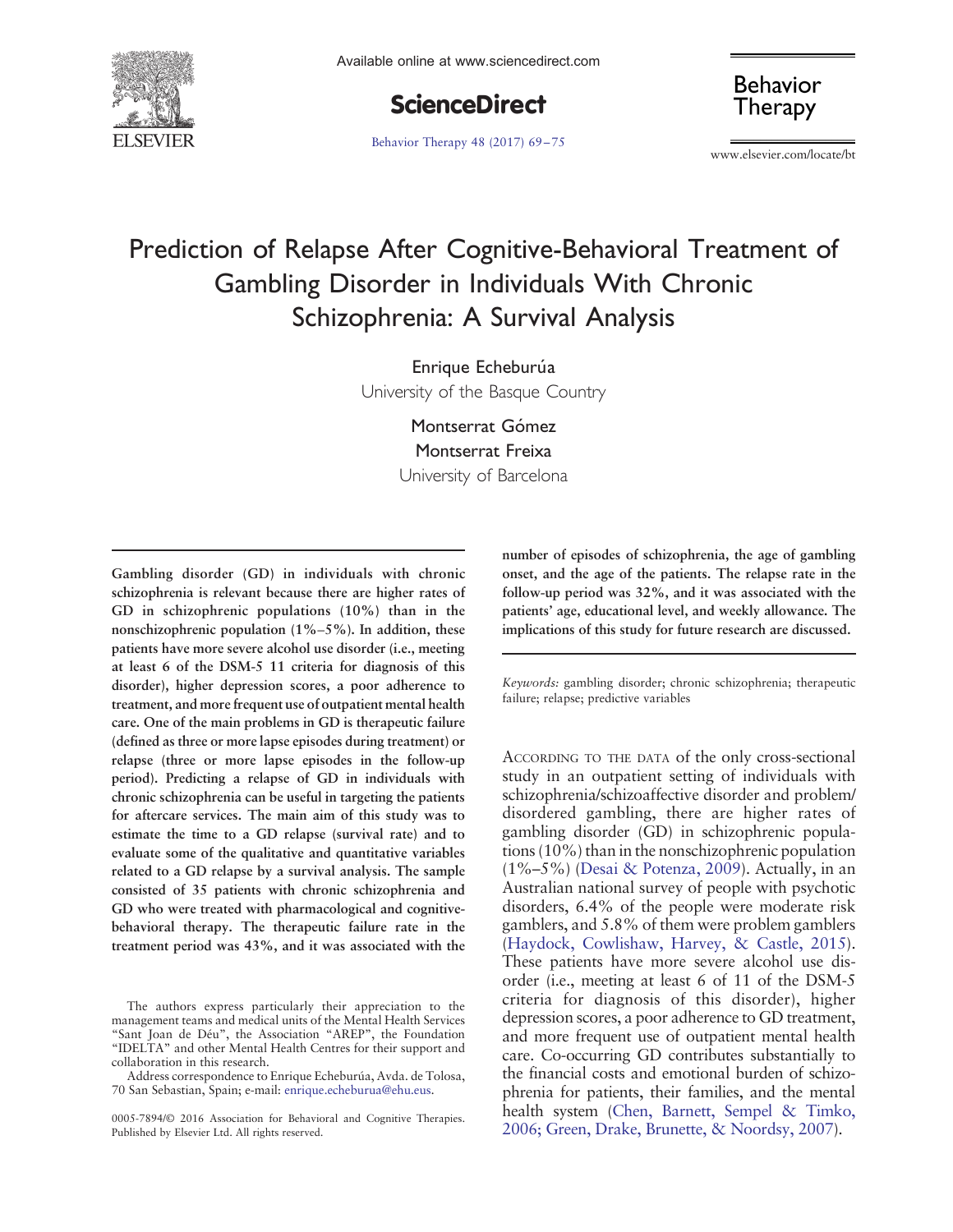There may be a bidirectional relationship between schizophrenia and GD. Individuals with schizophrenia who have positive symptoms (e.g., delusions, hallucinations, or disorganized thinking) may present an optimistic bias in the perception of risk [\(Ligneul, Sescousse, Barbalat, Domenech & Dreher,](#page-5-0) [2012; Yakovenko, Clark, Hodgins & Goghary,](#page-5-0) [2016\)](#page-5-0). The intensity of symptomatology can affect the risk of a gambling relapse. In turn, the negative consequences of GD in these people, such as falling into debt or feeling pressure from creditors, may trigger acute psychotic episodes [\(Borras & Huguelet,](#page-5-0) [2007\)](#page-5-0). In other cases, gambling to fill a need for activity and gambling to connect with society/world are the reasons for engaging in disordered gambling [\(Yakovenko et al., 2016](#page-6-0)).

The presence of GD and psychotic symptoms poses special diagnostic and treatment challenges. Mental health services, hospitals, and primary care settings are concerned with these challenges. With dual disorders, the personal, family, and social problems of these patients increase and contribute to relapses in GD [\(Kassani, Niazi, Hassanzadeh, & Menati, 2015;](#page-5-0) [Yakovenko et al., 2016\)](#page-5-0). This increases the number of hospitalizations and the cost of treatment, so there is a need for a comprehensive assessment and an integrated intervention that addresses the multiple problems associated with these co-occurring disorders [\(Abbou-Saleh, 2004; Potenza & Chambers,](#page-5-0) [2001; Ziedonis, Steinberg, Smelson, & Wyatt, 2009](#page-5-0)).

Among the different therapeutic approaches aiming to deal with this dual disorder, cognitivebehavioral therapy (CBT) seems to be particularly promising for the treatment of GD in individuals with schizophrenia. The utility of this approach has been tested both in case reports ([Borras & Huguelet,](#page-5-0) [2007; Potenza & Chambers, 2001](#page-5-0)) and in the only controlled clinical trial until now [\(Echeburúa,](#page-5-0) [Gómez & Freixa, 2011](#page-5-0)).

Research that evaluates program efficacy tends to emphasize the factors that predict successful treatment outcomes. Typically, clinical research in the area of GD does not include the factors associated with poor treatment outcomes. Perhaps this is because dropouts and noncompliant subjects are eliminated from the pool of treatment participants. Actually, there are no studies dealing with the prediction of therapeutic failures or relapses in individuals with schizophrenia/schizoaffective disorder and GD. There are only three specific studies that have examined the predictors of relapses in patients with GD only; however, even in these studies, the results (i.e., alcohol abuse in [Echeburúa, Fernández-Montalvo & Báez, 2001](#page-5-0); impulsivity, maladjustment in everyday life, and early age of gambling onset in [González-Ortega,](#page-5-0)

[Echeburúa, Corral, Polo-López & Alberich, 2013](#page-5-0); and impulsivity in [Ramos-Grille,](#page-5-0) [Gomà-i-Freixanet, Aragay, Valero, & Vallés,](#page-5-0) [2015](#page-5-0)) have not been conclusive because of their small sample size and because they do not take into account comorbid disorders. Therefore, the relative importance of the different predictive variables has not been definitively determined. According to this prior research, the variables tested to determine the significant variables that were included in the final model were both qualitative (gender, marital status, education, professional status, and adherence to treatment) and quantitative (age, monthly income, financial family support, alcohol/substance use, gambling episodes per week, time spent per gambling episode, amount of money spent per week, age of gambling onset, gambling severity, age of onset of the first episode of schizophrenia, number of admissions to a hospital and number of acute psychotic episodes). Based on the literature review, our hypotheses were that an early age of onset of both the first episode of schizophrenia and the gambling behavior, a large number of admissions to a hospital, a great amount of money spent per week, a low educational level, and a poor adherence to treatment would predict a higher rate of therapeutic failure and relapse.

The survival function is the probability of survival as a function of time. A therapeutic failure during treatment is defined as patients having three or more episodes of gambling and investing more money than the weekly sum of money assigned for personal expenses in the observation period. A relapse is considered when patients have three or more lapse episodes in the follow-up period [\(Echeburúa et al.,](#page-5-0) [2001; Echeburúa, Gómez& Freixa, 2011; Echeburúa,](#page-5-0) [González-Ortega, Corral & Polo-Lopez, 2011](#page-5-0)).

Therefore, the main aim of this paper is to predict the risk of therapeutic failure or a relapse of GD in these patients with a survival analysis. To do this, we will determine the time intervals with an increased risk of therapeutic failure or a relapse and evaluate with a Cox regression model the association of all the significant variables with the failure or relapse in GD. The study is designed to identify factors associated with the treatment failures and relapses within 1 year following CBT.

## Method

participants

# The sample for this study consisted of patients who were diagnosed with chronic schizophrenia and were receiving pharmacological treatment for this disorder at several mental health centers in Barcelona (Spain). The inclusion criteria for the study were as follows: (a) being in treatment for chronic schizophrenia; (b) meeting an additional diagnosis of GD according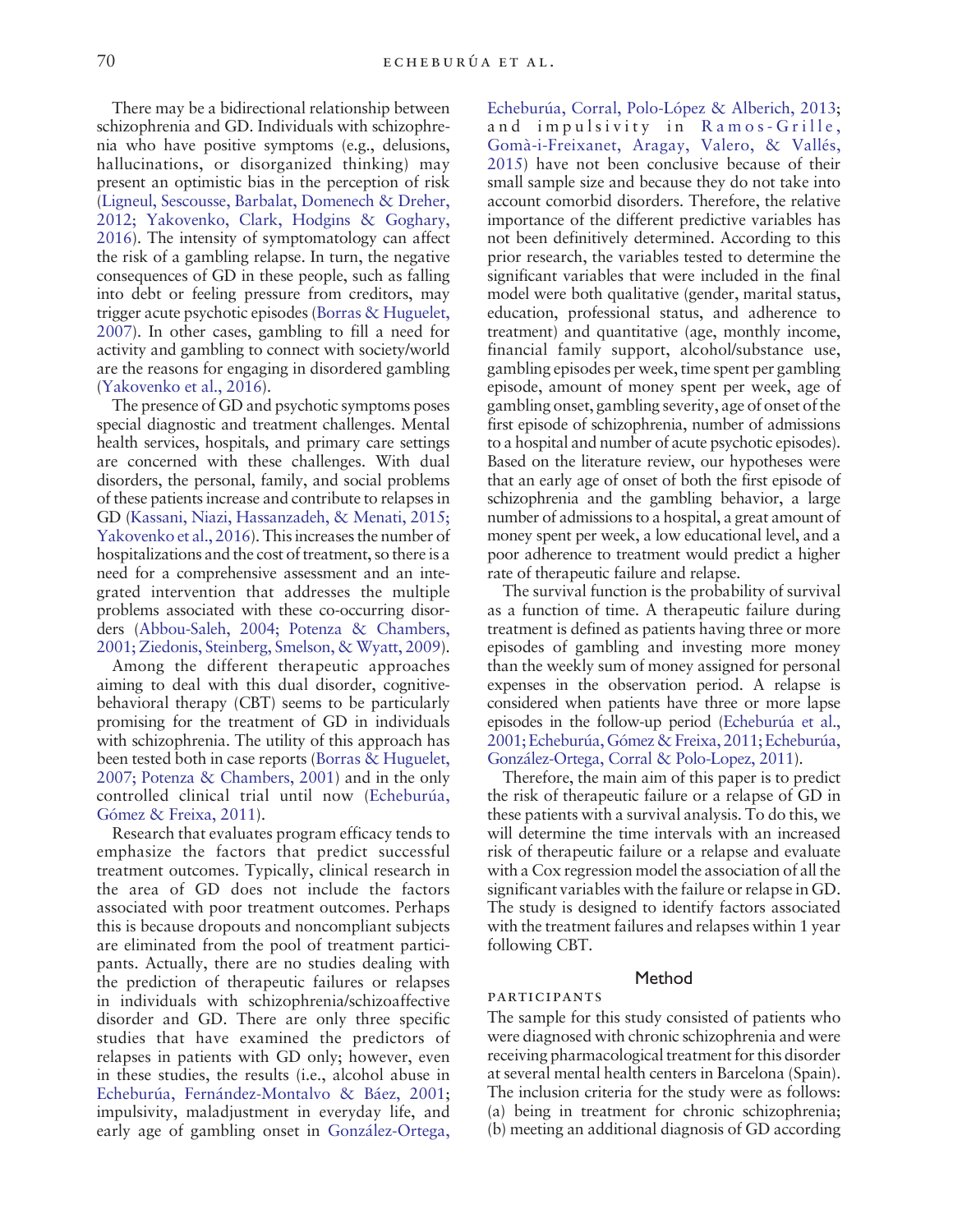to the DSM-5 and having a score equal to or above 4 on the South Oaks Gambling Screen (SOGS; [Lesieur](#page-5-0) [& Blume, 1987\)](#page-5-0); (c) being aged 18–65 years; and (d) taking part in the study voluntarily, after having been properly informed of its characteristics.

After screening, out of the 71 patients who came to the therapeutic program for individuals with dual diagnoses (i.e., chronic schizophrenia and GD), the sample was reduced to 44 subjects, according to the inclusion criteria. The excluded subjects (27) did not meet the criteria for admission because they had poor medication adherence at the beginning of the study (17), or they did not properly meet the diagnosis of GD (10).

The average age of the participants was 38.45 years old  $(SD = 7.053)$ . Most of them were men  $(93.2\%)$ , and single (81.8%), and had affective and financial family support (72.8%). Even though 22.7% of the participants were inpatients in mental institutions, most of them lived with their relatives. Their educational level was rather low (72.8% with only primary school). In regards to employment status, most of the participants were pensioners (86.4%), and their socioeconomic level was low (93.2%).

Following the assessment phase, the participants were consecutively assigned to either the experimental group or the control group. Thus, the resulting modalities were as follows: (a) experimental group ( $n = 23$  [21 men and 2 women]): CBT for GD and standard drug therapy for schizophrenia; and (b) waiting list control group ( $n = 21$  [20 men and 1 woman]): only standard drug therapy for schizophrenia. The CBT for GD was based on the manualized therapist's guide included in [Fernández-](#page-5-0)[Montalvo and Echeburúa \(1997\).](#page-5-0) This program consisted of 26 weekly sessions (20 in an individual format and 6 in a group format) lasting 60 minutes each, and was led by a clinical psychologist. The main components of the program were psychoeducation, stimulus control, gradual "in vivo" exposure with response prevention, and relapse prevention. There were repeated measures of assessment (pretreatment, posttreatment and 1-, 3-, 6- and 12-month follow-up assessments). Nine participants refused to engage in the treatment, so 35 patients (33 men and 2 women) were included in this study, and 28 (26 men and 2 women) completed the treatment. After the end of the observation period, all of the patients in the control group were treated for ethical reasons. In this paper, all of the patients, after being treated with CBT, are together in only one group to increase the sample size, so there are no group comparisons.

### experimental design

A survival analysis was used to deal with the analysis of time duration until three or more lapse episodes

(relapses) happened, according to prior research [\(Echeburúa et al., 2011; González-Ortega et al.,](#page-5-0) [2013](#page-5-0)). A survival analysis attempts to answer certain questions (e.g., What is the proportion of a population that will survive past a certain time? How do particular circumstances or characteristics increase or decrease the probability of survival?). The survival function captures the probability that the system will survive beyond a specified time. In our study lifetime is defined as the period between the beginning of treatment and the third lapse episode.

#### procedure

For subjects entering the study, informed consent was obtained after they had been given a verbal description of the study. The participants were assessed individually using the SOGS and a semistructured interview ([Fernández-Montalvo &](#page-5-0) [Echeburúa, 1997\)](#page-5-0), which had a high interrater reliability in the original version (kappa = 0.94), and focused on different aspects of gambling behavior. In this study, the interrater reliability for a GD diagnosis was kappa 0.92. This interview was carried out in the different assessments (i.e., pretreatment, posttreatment, and 1-, 3-, 6- and 12-month follow-up assessments). The treatment program was conducted on an outpatient basis at no charge by a clinical psychologist (the second author of this paper) with 10 years of experience in the cognitive-behavioral treatment of GD.

## data analysis

The gathered data from the 35 subjects who began the treatment and from the 28 subjects who completed treatment were analyzed using SPSS-21 software through the life table, a Kaplan-Meier analysis and a Cox regression model, which are applicable statistics methods for analyzing studies conducted as time follow-up designs. The level of significance was considered 0.05.

To define the survival function, two periods were assessed: the treatment period (182 days;  $n = 35$ ) and the follow-up period (367 days;  $n = 28$ ).

### **Results**

In [Table 1,](#page-3-0) the rate and the time to therapeutic failures (survival time) are described. A total of 43 percent of patients had therapeutic failures during the survival time in the treatment period. The failures usually happened within the first 2 months of treatment (60%).

A Cox regression model with a conditional forward method was used to evaluate the association of all of the significant variables with failures in treatment for GD. The final model is indicated in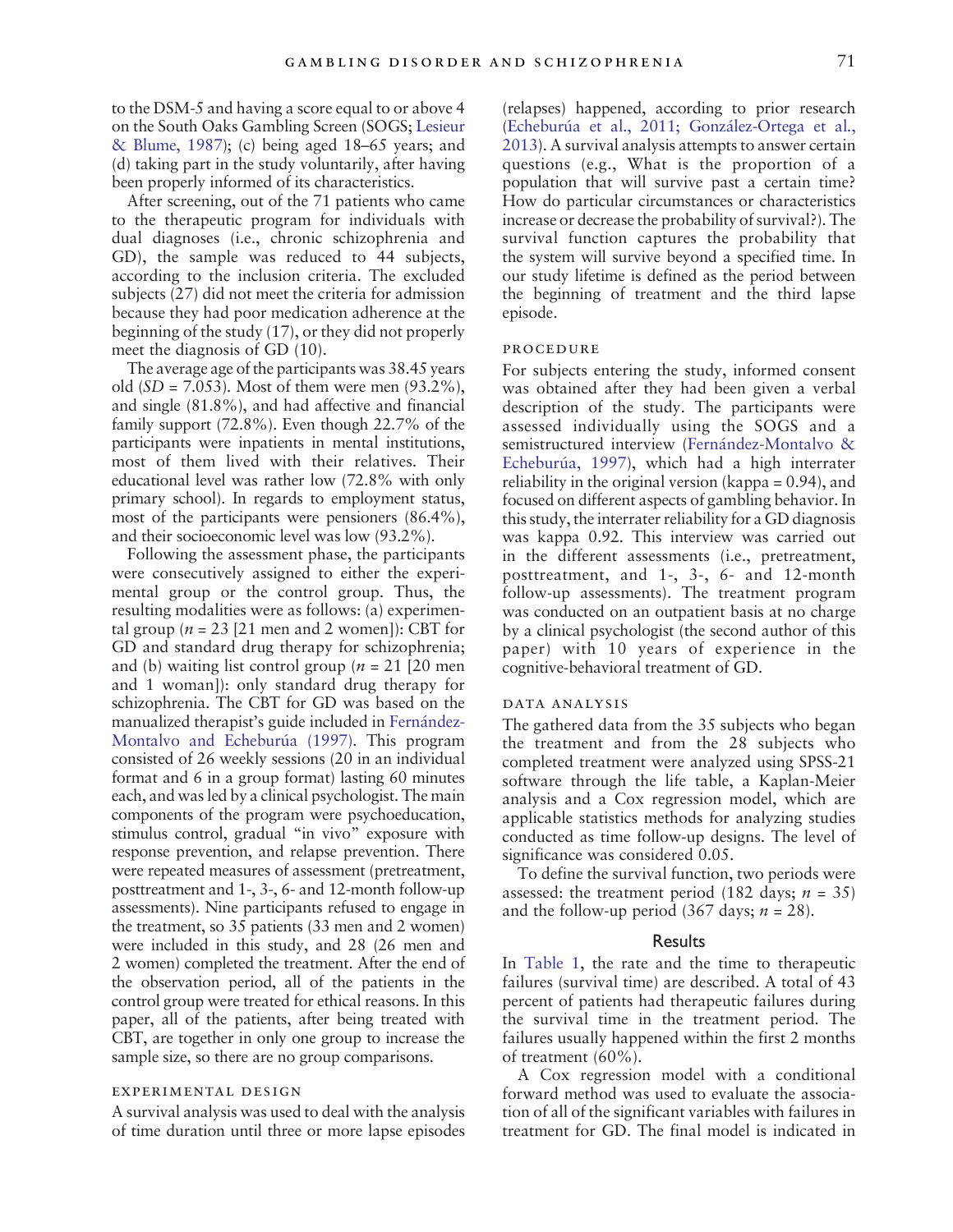<span id="page-3-0"></span>

| <br>P.<br>× |
|-------------|
| ٠           |
|             |

| Table 1                                                                                                   |  |
|-----------------------------------------------------------------------------------------------------------|--|
| The Therapeutic Failure Status of Subjects Using the Life Table Method during the Treatment Period (n=35) |  |

| Follow-up Interval,<br>days | With Drawl,<br>No. | Exposed to<br>Risk, No. | Patients with<br>a relapse | Relapse<br>Rate | Survival<br>Rate | Cumulative<br>Survival | Hazard<br>Rate |
|-----------------------------|--------------------|-------------------------|----------------------------|-----------------|------------------|------------------------|----------------|
| $\mathbf 0$                 | 35                 | 35,000                  | 2                          | .06             | .94              | .94                    | ,04            |
| 20                          | 33                 | 33,000                  | 2                          | .06             | .94              | ,89                    | ,05            |
| 40                          | 31                 | 31,000                  | 3                          | .10             | .90              | .80                    | ,07            |
| 60                          | 28                 | 28,000                  | 2                          | ,07             | .93              | .74                    | ,07            |
| 80                          | 26                 | 26,000                  |                            | .04             | ,96              | .71                    | .08            |
| 100                         | 25                 | 25,000                  |                            | .04             | .96              | ,69                    | .08            |
| 120                         | 24                 | 24,000                  |                            | .04             | .96              | .66                    | .08            |
| 140                         | 23                 | 23,000                  |                            | .04             | .96              | ,63                    | .08            |
| 160                         | 22                 | 22,000                  | 2                          | ,09             | .91              | ,57                    | .08            |
| 180                         | 20                 | 10,000                  | 0                          | ,00             | 1,00             | ,57                    | .08            |

Table 2

Variables Associated With Therapeutic Failure in Gambling Disorder in a Cox Regression Model during the Treatment Period (n=35)

|                                     | В        | SE   | Wald  | df | Sig. | Exp(B) | 95,0% CI for Exp (B) |       |
|-------------------------------------|----------|------|-------|----|------|--------|----------------------|-------|
|                                     |          |      |       |    |      |        | Lower                | Upper |
| Number of episodes of schizophrenia | .523     | .245 | 4.544 |    | .033 | 687. ا | 1.043                | 2,727 |
| Age of gambling onset               | .907     | .442 | 4.209 |    | .040 | 2.477  | 1.041                | 5.894 |
| Age                                 | $-1.962$ | .859 | 5.220 |    | 022  | 141    | 026                  | ,757  |

<sup>a</sup> Abbreviations: B, Unstandardized (B) coefficient; SE, Standard Error; df, Degrees of Freedom; Sig., Significance; CI, Confidence Interval.

Table 2. The best predictors of treatment failures were the young age of patients, the higher number of episodes of schizophrenia, and the older age of gambling onset (Table 2).

The final model is indicated in [Table 4](#page-4-0). The best predictors of a gambling relapse were the young age of the patients and a small weekly allowance.

## **Discussion**

People with psychosis are four times more likely to have a gambling problem than the general population ([Desai & Potenza, 2009](#page-5-0)). The strategies for the identification of disordered gambling in psychosis could initially involve the use of brief tools administered to people during treatment intake and regularly during ongoing clinical contact [\(Haydock](#page-5-0) [et al., 2015](#page-5-0)).

In the current study, the rate and the time to a therapeutic failure or a relapse (survival time) and

In Table 3 and [Figure 1,](#page-4-0) the rate and the time to a relapse episode (survival time) are described. A total of 32% of patients had relapsed during the follow-up period. Although lapse episodes could happen at any time of the follow-up period, most of them happened within the first 6 months in the follow-up period (67%). The probability of a nonrelapse before 6 months after treatment is 0.65.

A Cox regression model with a conditional forward method was used to evaluate the association of all of the significant variables with a relapse to GD.

| ×<br>n an<br>۰,<br>× | ۰,<br>I |
|----------------------|---------|
|----------------------|---------|

The Relapse Status of Subjects Using the Life Table Method during the Follow-up Period ( $n=28$ )

| Follow-up Interval,<br>days | With Drawl,<br>No. | Exposed to<br>Risk, No. | Patients with<br>a relapse | Relapse<br>Rate | Survival<br>Rate | Cumulative<br>Survival | Hazard<br>Rate |
|-----------------------------|--------------------|-------------------------|----------------------------|-----------------|------------------|------------------------|----------------|
| 0                           | 28                 | 28,000                  |                            | .04             | 96               | .96                    | .04            |
| 60                          | 27                 | 27,000                  | 2                          | .07             | .93              | .89                    | ,06            |
| 120                         | 25                 | 25,000                  |                            | .04             | .96              | .86                    | .07            |
| 180                         | 24                 | 24,000                  | 2                          | .08             | .92              | .79                    | .08            |
| 240                         | 22                 | 22,000                  | 0                          | .00             | 1.00             | .79                    | .08            |
| 300                         | 22                 | 22,000                  | 2                          | .09             | ,91              | .71                    | ,09            |
| 360                         | 20                 | 10,500                  |                            | .10             | .90              | .65                    | .10            |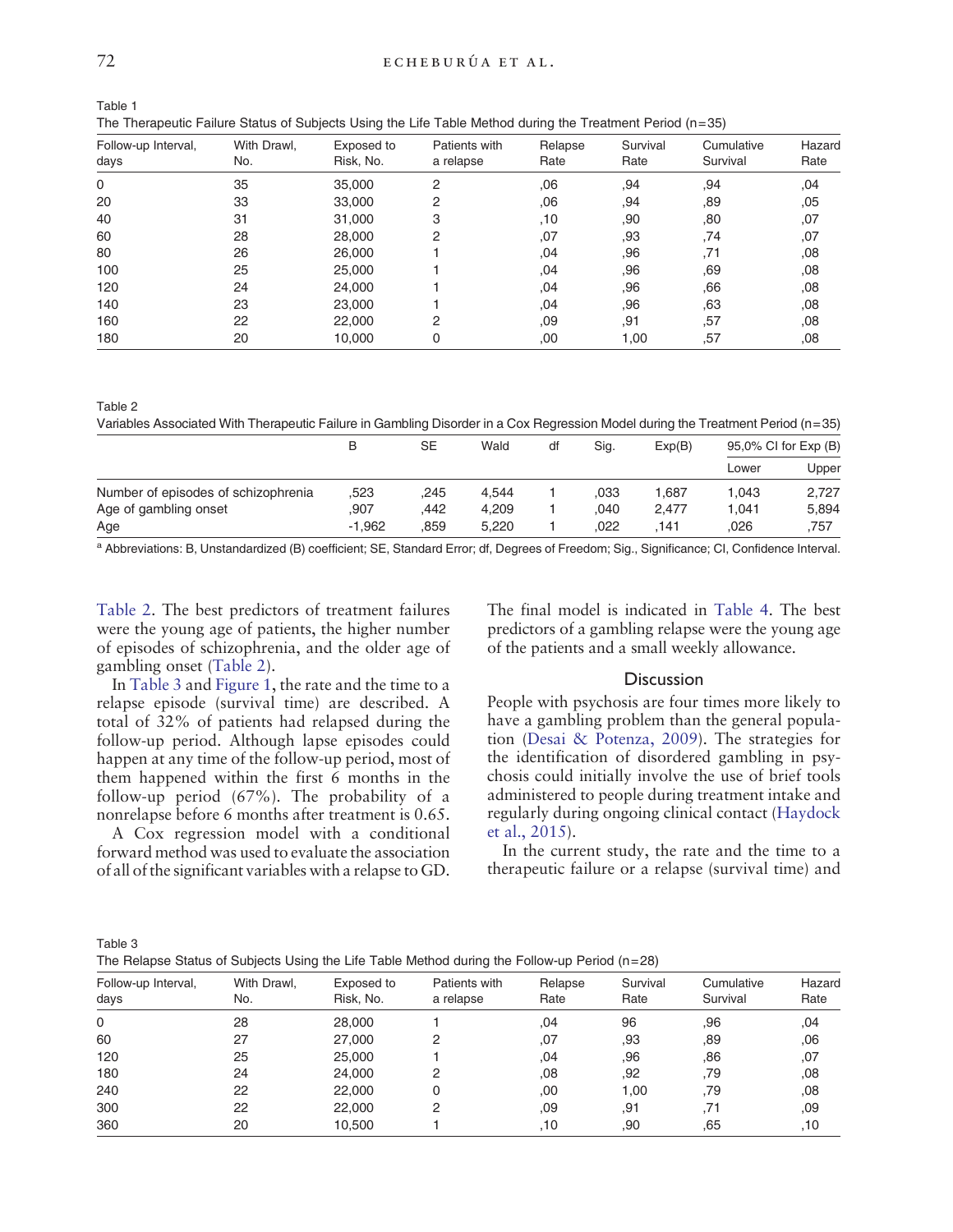<span id="page-4-0"></span>

FIGURE I Survival function of time in days since the start of monitoring to first relapse during the Follow-up Period.

their determinants during and following treatment for GD are described. The therapeutic failure rate during treatment was 43%. Based on the life table model, most of the failures took place within the first 2 months of treatment (60%). These results were similar to the relapse rates summarized by other studies ([Echeburúa & Fernández-Montalvo,](#page-5-0) [2005; Echeburúa et al., 2001\)](#page-5-0).

The only predictive variables of treatment failure that were significant were the number of episodes of schizophrenia, the age of gambling onset, and the age of the subjects. That is, patients failed more frequently to complete a successful treatment when they were younger, they began gambling at an older age and they had a higher number of episodes of schizophrenia. There are not any other studies in the literature evaluating these variables. In a study with a different perspective ([Jiménez-Murcia et al.,](#page-5-0) [2010\)](#page-5-0), a younger age of gambling onset was related to greater GD severity in pathological gamblers, but in this study patients were not diagnosed with a dual disorder and the authors failed to adequately control for participant age when examining the relation between age of onset and relapse.

Regarding the relapse status of the patients, a total of 32% of patients had relapsed during the follow-up period. Lapse episodes took place at any time of the follow-up period, but they usually occurred within the first 6 months of the follow-up period (67%). Weekly allowance and age of the patients had an inverse relationship with a relapse. Data related to relapse rate are consistent with other studies in the field of disordered gambling [\(Hardoon, Gupta & Derevensky, 2004](#page-5-0)) or other addictions [\(Kassani et al., 2015\)](#page-5-0). These results suggest that an early age may be a risk factor for a relapse in GD and may highlight the need to focus on prevention and treatment interventions.

This is a preliminary study regarding clinical consequences derived from the results. If there is a direct relationship between therapeutic failure and an earlier age of gambling onset and a higher number of episodes of schizophrenia, an intensive treatment should be focused on the patients with these features,

Table 4

Variables Associated with a Relapse to Gambling Disorder in a Cox Regression Model during the Follow-Up Period  $a$  (n=28)

|                   | B        | SE   | Wald  | Df | Sig. | Exp(B) | 95,0% CI for Exp (B) |       |
|-------------------|----------|------|-------|----|------|--------|----------------------|-------|
|                   |          |      |       |    |      |        | Lower                | Upper |
| Age               | $-156$   | 068  | 5,215 |    | 022  | .856   | .748                 | .978  |
| Weekly allowance  | $-0.826$ | .393 | 4.414 |    | ,036 | .438   | ,203                 | .946  |
| Educational level | .939     | .545 | 2.971 |    | .085 | 2.558  | .879                 | 7.441 |

<sup>a</sup> Abbreviations: B, Unstandardized (B) coefficient; SE, Standard Error; df, Degrees of Freedom; Sig., Significance; CI, Confidence Interval.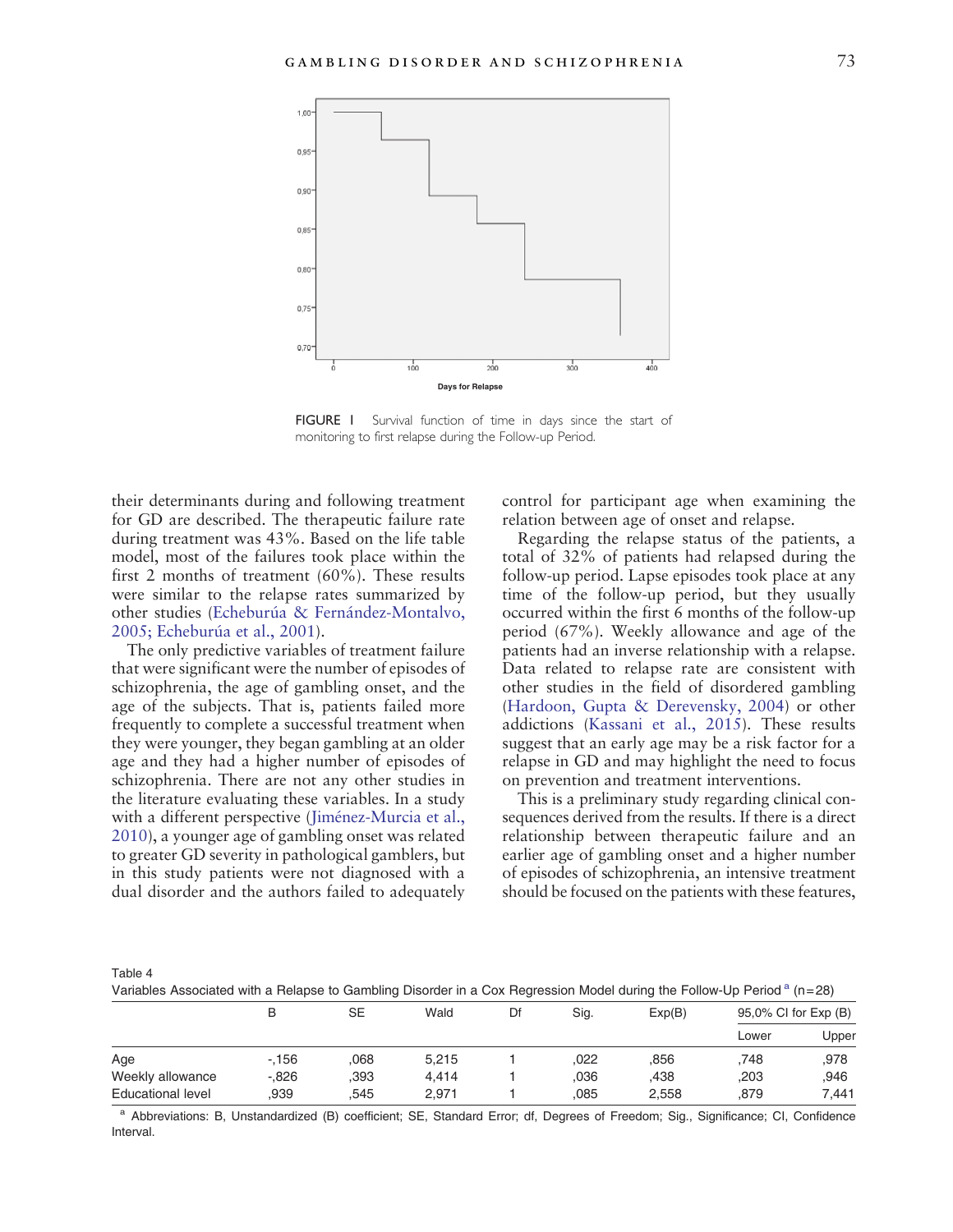<span id="page-5-0"></span>and the parents should make efforts in gambling prevention for teenagers. Further studies with larger samples should investigate the role of weekly allowance in relapse. Existential therapy components could help these individuals find meaning in life and develop a self-identity beyond the diagnosis and the label of schizophrenia ([Yakovenko et al., 2016\)](#page-6-0). In addition, if lapse episodes take place mostly within the first 6 months of the follow-up period (67%), there should be more frequent and intensive contact between the clinicians and the patients during this critical period.

The limitations of these data should be considered when interpreting the study findings. First, the relatively small sample size, nearly exclusively restricted to men, precludes a definitive conclusion about the predictors of a GD relapse. This should be expanded to give the study more weight (Echeburúa, González-Ortega, et al., 2011). Further studies should include larger samples of the patients with this dual pathology and a longer follow-up period. Second, regarding the methodology, it is important to remember that the treatment seekers might not be representative of the gamblers in the general population. Third, a more comprehensive assessment of the mental symptoms and comorbid disorders needs to be carried out in future research (Haydock et al., 2015). Finally, the self-reported nature of the data can lead to recall bias.

In summary, the interest of this study is to contribute to identifying the factors that may be associated with a GD relapse. It is important to examine the impact of these factors on the severity of GD and thus be able to tailor treatment to specific patients' needs according to individual characteristics (Echeburúa, Fernández-Montalvo & Báez, 2000). Clinicians should screen for comorbid gambling problems in people with psychosis. In particular, future research should examine gambling behaviors alongside psychological functioning and suggest treatment approaches to address specific goals according to these differences (González-Ortega et al., 2013). There is a strong need to provide empirically supported service guidelines and treatment recommendations for people with comorbid psychosis and disordered gambling [\(Yakovenko et al., 2016\)](#page-6-0).

#### Conflict of Interest Statement

The authors declare that there are no conflicts of interest.

#### **References**

Abbou-Saleh, M. T. (2004). [Dual diagnosis: Management](http://refhub.elsevier.com/S0005-7894(16)30083-1/rf0005) [within a psychosocial context.](http://refhub.elsevier.com/S0005-7894(16)30083-1/rf0005) Advances in Psychiatric [Treatment](http://refhub.elsevier.com/S0005-7894(16)30083-1/rf0005), 10, 352–360.

- Borras, L., & Huguelet, P. (2007). [Schizophrenia and patholog](http://refhub.elsevier.com/S0005-7894(16)30083-1/rf0010)ical gambling. [American Journal on Addictions](http://refhub.elsevier.com/S0005-7894(16)30083-1/rf0010), 16, 269–271.
- Chen, S., Barnett, P. G., Sempel, J. M., & Timko, C. (2006). [Outcomes and costs of matching the intensity of dual](http://refhub.elsevier.com/S0005-7894(16)30083-1/rf0015)[diagnosis treatment to patients](http://refhub.elsevier.com/S0005-7894(16)30083-1/rf0015)' symptom severity. Journal [of Substance Abuse Treatment](http://refhub.elsevier.com/S0005-7894(16)30083-1/rf0015), 31, 95–105.
- Desai, R. A., & Potenza, M. N. (2009). [A cross-sectional study](http://refhub.elsevier.com/S0005-7894(16)30083-1/rf0020) [of problem and pathological gambling with schizophrenia/](http://refhub.elsevier.com/S0005-7894(16)30083-1/rf0020) schizoaffective disorder. [Journal of Clinical Psychiatry](http://refhub.elsevier.com/S0005-7894(16)30083-1/rf0020), 70, 1250–[1257.](http://refhub.elsevier.com/S0005-7894(16)30083-1/rf0020)
- Echeburúa, E., & Fernández-Montalvo, J. (2005). [Psychological](http://refhub.elsevier.com/S0005-7894(16)30083-1/rf0025) [treatment of slot-machine pathological gambling: New](http://refhub.elsevier.com/S0005-7894(16)30083-1/rf0025) perspectives. [Journal of Gambling Studies](http://refhub.elsevier.com/S0005-7894(16)30083-1/rf0025), 21, 21–26.
- Echeburúa, E., Fernández-Montalvo, J., & Báez, C. (2000). [Relapse prevention in the treatment of pathological gambling:](http://refhub.elsevier.com/S0005-7894(16)30083-1/rf0040) [Long-term outcome.](http://refhub.elsevier.com/S0005-7894(16)30083-1/rf0040) Behavior Therapy, 31, 351–364.
- Echeburúa, E., Fernández-Montalvo, J., & Báez, C. (2001). [Predictors of therapeutic failure in pathological gamblers](http://refhub.elsevier.com/S0005-7894(16)30083-1/rf0045) [following behavioural treatment.](http://refhub.elsevier.com/S0005-7894(16)30083-1/rf0045) Behavioural and Cognitive [Psychotherapy](http://refhub.elsevier.com/S0005-7894(16)30083-1/rf0045), 29, 369–373.
- Echeburúa, E., Gómez, M., & Freixa, M. (2011). [Cognitive](http://refhub.elsevier.com/S0005-7894(16)30083-1/rf0030)[behavioural treatment of pathological gambling in individ](http://refhub.elsevier.com/S0005-7894(16)30083-1/rf0030)[uals with chronic schizophrenia. A pilot study.](http://refhub.elsevier.com/S0005-7894(16)30083-1/rf0030) Behaviour [Research and Therapy](http://refhub.elsevier.com/S0005-7894(16)30083-1/rf0030), 49, 808–814.
- Echeburúa, E., González-Ortega, I., Corral, P., & Polo-López, R. (2011). [Clinical gender differences among adult patho](http://refhub.elsevier.com/S0005-7894(16)30083-1/rf0035)[logical gamblers seeking treatment.](http://refhub.elsevier.com/S0005-7894(16)30083-1/rf0035) Journal of Gambling [Studies](http://refhub.elsevier.com/S0005-7894(16)30083-1/rf0035), 27, 215–227.
- Fernández-Montalvo, J. & Echeburúa, E. (1997). [Manual](http://refhub.elsevier.com/S0005-7894(16)30083-1/rf0050) [práctico del juego patológico. Ayuda para el paciente y](http://refhub.elsevier.com/S0005-7894(16)30083-1/rf0050) [guía para el terapeuta.](http://refhub.elsevier.com/S0005-7894(16)30083-1/rf0050) Madrid: Pirámide.
- González-Ortega, I., Echeburúa, E., Corral, P., Polo-López, R. & Alberich, S. (2013). [Predictors of pathological gambling](http://refhub.elsevier.com/S0005-7894(16)30083-1/rf0055) [severity taking gender differences into account.](http://refhub.elsevier.com/S0005-7894(16)30083-1/rf0055) European [Addiction Research](http://refhub.elsevier.com/S0005-7894(16)30083-1/rf0055), 19, 146–154.
- Green, A. I., Drake, R. E., Brunette, M. F. & Noordsy, D. L. (2007). [Schizophrenia and co-occurring substance use](http://refhub.elsevier.com/S0005-7894(16)30083-1/rf0060) disorder. [American Journal of Psychiatry](http://refhub.elsevier.com/S0005-7894(16)30083-1/rf0060), 164, 402–408.
- Hardoon, K., Gupta, R. & Derevensky, J. L. (2004). [Psychosocial variables associated with adolescent gambling.](http://refhub.elsevier.com/S0005-7894(16)30083-1/rf0065) [Psychology of Addictive Behaviors](http://refhub.elsevier.com/S0005-7894(16)30083-1/rf0065), 18, 170–179.
- Haydock, M., Cowlishaw, S., Harvey, C. & Castle, D. (2015). [Prevalence and Correlates of Problem Gambling in People](http://refhub.elsevier.com/S0005-7894(16)30083-1/rf0070) with Psychotic Disorders. [Comprehensive Psychiatry](http://refhub.elsevier.com/S0005-7894(16)30083-1/rf0070), 58, 122–[129.](http://refhub.elsevier.com/S0005-7894(16)30083-1/rf0070)
- Jiménez-Murcia, S., Alvarez-Moya, E. M., Stinchfield, R., Fernández-Aranda, F., Granero, R., Aymamí, N., . . . Menchón, J. M. (2010). [age of onset in pathological](http://refhub.elsevier.com/S0005-7894(16)30083-1/rf0075) [gambling: clinical, therapeutic and personality correlates.](http://refhub.elsevier.com/S0005-7894(16)30083-1/rf0075) [Journal of Gambling Studies](http://refhub.elsevier.com/S0005-7894(16)30083-1/rf0075), 26, 235–248.
- Kassani, A., Niazi, M., Hassanzadeh, J., & Menati, R. (2015). Survival Analysis of Drug Abuse Relapse in Addiction Treatment Centers. International Journal of High Risk Behaviors and Addiction, 4(3):e23402. http://dx.doi.org/[10.](http://dx.doi.org/10.5812/ijhrba.23402) [5812/ijhrba.23402](http://dx.doi.org/10.5812/ijhrba.23402).
- Lesieur, H. R. & Blume, S. B. (1987). [The South Oaks](http://refhub.elsevier.com/S0005-7894(16)30083-1/rf0085) [Gambling Screen \(SOGS\): A new instrument for the](http://refhub.elsevier.com/S0005-7894(16)30083-1/rf0085) [identification of pathological gamblers.](http://refhub.elsevier.com/S0005-7894(16)30083-1/rf0085) American Journal [of Psychiatry](http://refhub.elsevier.com/S0005-7894(16)30083-1/rf0085), 144, 1184–1188.
- Ligneul, R., Sescousse, G. & Barbalat, G., Domenech, P. & Dreher, J. C. (2012). [Shifted risk preferences in pathological](http://refhub.elsevier.com/S0005-7894(16)30083-1/rf0090) gambling. [Psychological Medicine](http://refhub.elsevier.com/S0005-7894(16)30083-1/rf0090), 43, 1059.
- Potenza, M. N. & Chambers, R. A. (2001). [Schizophrenia and](http://refhub.elsevier.com/S0005-7894(16)30083-1/rf0095) pathological gambling. [American Journal of Psychiatry](http://refhub.elsevier.com/S0005-7894(16)30083-1/rf0095), 158[, 497](http://refhub.elsevier.com/S0005-7894(16)30083-1/rf0095)–498.
- Ramos-Grille, I., Gomà-i-Freixanet, M., Aragay, N., Valero, S. & Vallés, V. (2015). [Predicting treatment failure in pathological](http://refhub.elsevier.com/S0005-7894(16)30083-1/rf0100)